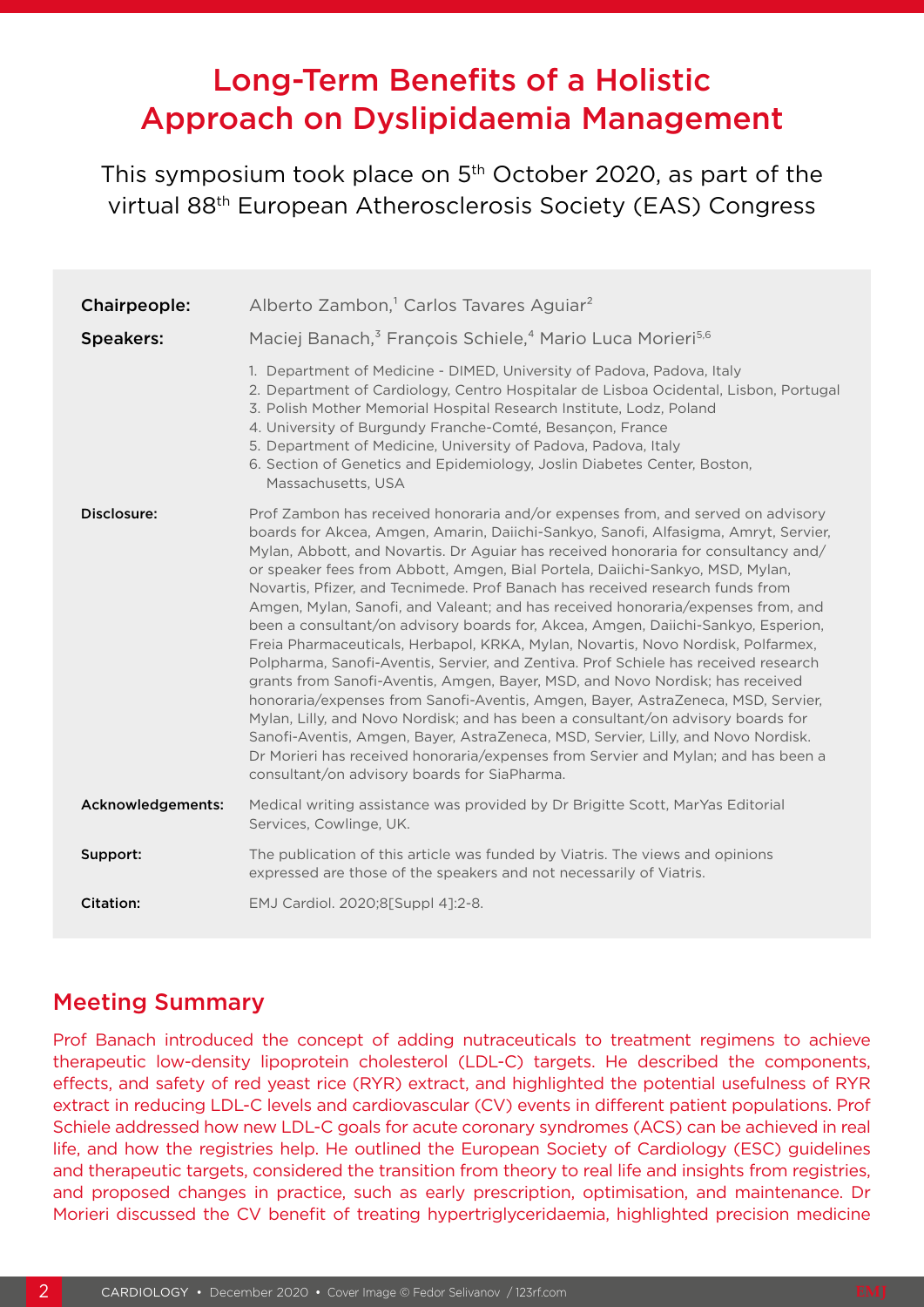approaches to improve CV disease (CVD) prevention strategies, and considered how and when to treat hypertriglyceridaemia to reduce CVD. He then presented the similarities and differences between fenofibrate and eicosapentaenoic acid (EPA), as well as the pharmacogenomics of fenofibrate.

# Low-Dosage Red Yeast Rice Supplementation in Cholesterol Control: Review and Expert Opinion by the International Lipid Expert Panel (ILEP)

#### Professor Maciej Banach

Prof Banach explained that current lipid-lowering therapy (LLT) with statins, ezetimibe, and proprotein convertase subtilisin/kexin Type 9 inhibitors (PCSK9I) is not effective, with many patients not achieving the 2016, or the more stringent 2019, ESC lipid targets; this is a great challenge.1 Adherence to LLT is low, but good adherence is required for effective treatment outcomes and may reduce all-cause mortality by up to 45%.2 Reasons for low adherence include statin intolerance, physician inertia (suitable doses or combination therapy are not prescribed), and reimbursement criteria. Statins, ezetimibe, and PCSK9I are introduced in a stepwise manner in the attempt to achieve LDL-C targets.3 Early intervention in patients with dyslipidaemia to reach target LDL-C levels helps to reduce (by as much as 25% after 5 years) and/ or delay the risk of atherosclerotic CVD events.<sup>4-6</sup> Based on the above, it is not only important for 'the lower, the better', but also 'the earlier, the better' and 'the longer, the better'.6

Adding nutraceuticals to treatment regimens may help to achieve therapeutic targets.<sup>7</sup> The 2017 International Lipid Expert Panel (ILEP) guidelines focussed on nutraceuticals with lipid-lowering properties that may have the potential to reduce LDL-C levels.7 The lipidlowering component of RYR extract is the natural lovastatin monacolin K, the main ingredient of nutraceutical formulations, usually in combination with low dosages of other natural products with potential synergic effects. Other nutraceuticals may contain sterols/stanols, low dosages of omega-3, or other components. Considering the above-mentioned nutraceutical combinations, the effects of RYR extract may be enhanced by the synergic compounds and

may thus be greater than expected from an equivalent low dose of lovastatin. RYR extract inhibits synthesis of liver cholesterol, cholesterol esters, and micelles; reduces absorption of intestinal cholesterol; and enhances cholesterol excretion.4,7,8

RYR extract at a 3–10 mg/day (monacolin K) dose is a Class 1A recommendation in the 2017 ILEP guidelines and is expected to give a 15– 25% reduction in LDL-C; other properties of this extract include reducing apolipoprotein B and inflammation, and improving endothelial function.7 A network meta-analysis, presented by Prof Banach at the American Heart Association (AHA) Annual Congress in 2019, of comparative effects of nutraceuticals showed the high efficacy of RYR extract in reducing LDL-C and triglycerides (TG).8 Other potential properties of RYR extract, such as reducing inflammation and improving endothelial function, have been shown in studies of nutraceutical combinations.<sup>9,10</sup>

For most of the nutraceuticals on the market, there are no CV outcomes trials to evaluate the consequence of reducing LDL-C. Prof Banach considered such trials unnecessary because there is so much evidence to show that LDL-C reductions (e.g., with statins) are associated with a reduction in CV events. RYR extract and omega-3, however, are two nutraceuticals for which there are data showing that reduction in LDL-C is associated with reduced CV outcomes.<sup>11</sup>

Nutraceuticals, as per European and very recent ILEP guidelines,<sup>4,7</sup> may be useful as an early intervention in individuals with elevated plasma cholesterol who do not qualify for treatment with statins because of their global CV risk (low/intermediate). Additionally, clinical studies in patients on statin therapy who are close to target have also shown that addition of nutraceuticals could bring them to target;<sup>7</sup> it has also been suggested that nutraceuticals could be used in patients with statin intolerance.<sup>12-14</sup> It is important to emphasise, however, that use of nutraceuticals in patients for whom a pharmacological treatment had been prescribed goes beyond the guideline-recommended scope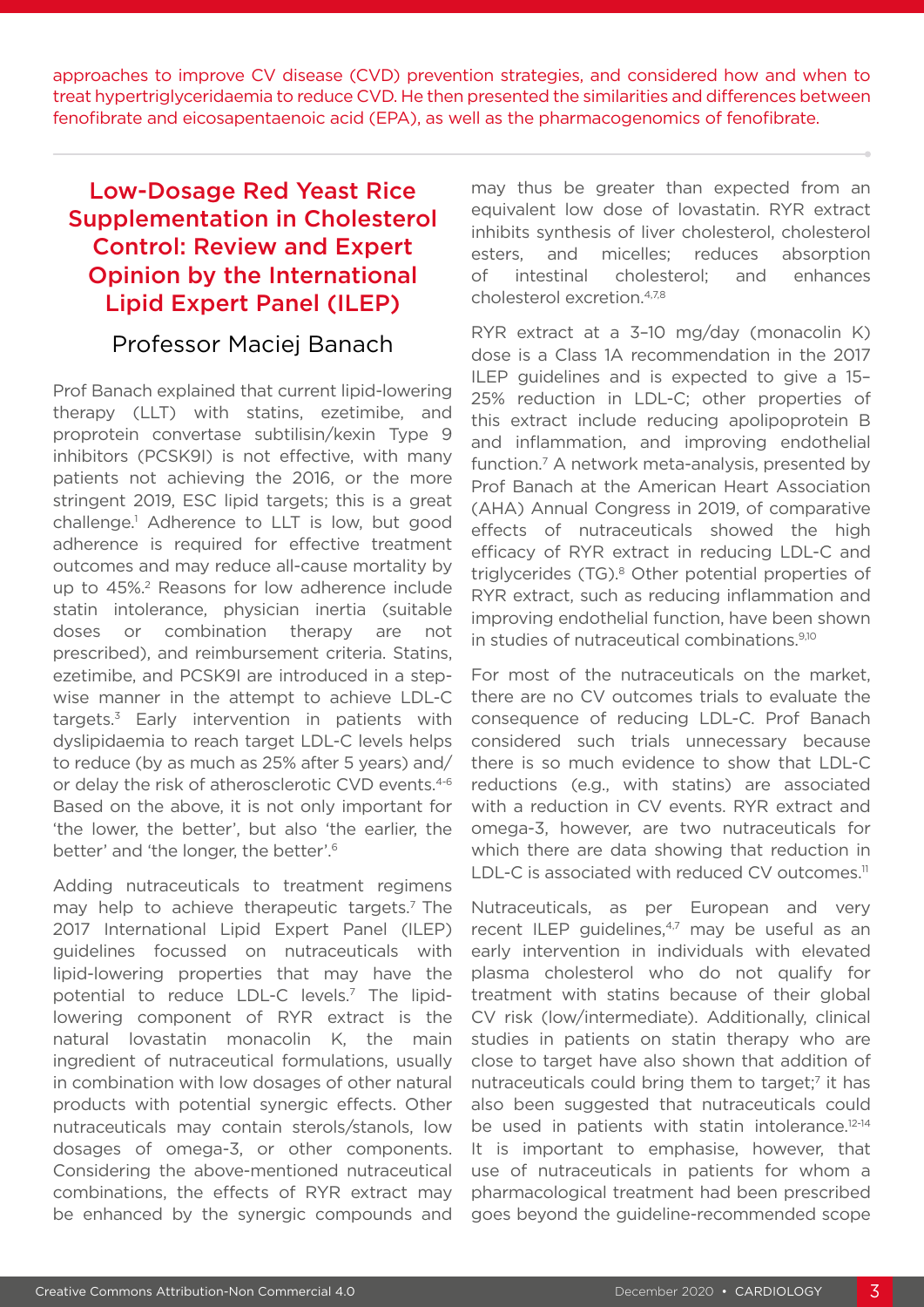of a nutraceutical, $4$  representing empirical use as a potential additional tool for the management of difficult-to-treat patients, under strict medical monitoring. In this context, RYR extract has been tested in patients with statin intolerance; e.g., the Armolipid Plus® (MEDA-Rottapharm S.p.A., Monza, Italy) nutraceutical combination administered to patients, together with ezetimibe, was associated with a significant, additional 25 mg/dL reduction in LDL-C at 12 months (p<0.0001), bringing the patient to the desired target with no increase in adverse effects.<sup>13</sup> In a similar situation, when it was not possible to reach the LDL target in patients who were intolerant to high-intensity statins, coadministration of low-dose statins with Armolipid Plus was shown to achieve a significant additional reduction in LDL-C at 3 months (34 mg/dL; p<0.0001), with 70% of those patients reaching the treatment target (<70 mg/dL).<sup>14</sup>

The safety of nutraceuticals such as RYR extract is just as important as the efficacy. In this context, a large meta-analysis (53 randomised controlled trials, 112 treatment arms, 8,535 patients) of RYR extract safety indicated there were no safety signals for musculoskeletal disorders (odds ratio [OR]: 0.94; 95% confidence interval [CI]: 0.53–1.65), and RYR extract even seemed to be protective for nonmusculoskeletal disorders (OR: 0.59; 95% CI: 0.50–0.69) and serious adverse events (OR: 0.54; 95% CI: 0.46–0.64) versus active controls.15

Prof Banach concluded that use of nutraceuticals such as RYR extract is important for reduction of LDL-C and (potentially) of CV events as early intervention in low-to-moderate risk subjects for whom a drug therapy is not yet indicated. Moreover, under strict medical monitoring, they may be useful in the context of clinical management of difficult-to-treat patients, e.g., patients not able to reach the LDL-C target both in primary and secondary prevention and/or with statin intolerance.

# Are New LDL-C Goals for Acute Coronary Syndrome Achievable in Real Life? How Could Registries Help?

#### Professor François Schiele

Prof Schiele explained that there are two main reasons for the LDL-C therapeutic targets defined by the ESC guidelines. The first is the pathological response, which shows how coronary plaque develops in relation to LDL-C level during treatment. Statistical data from studies of coronary plaque progression indicate that at LDL-C levels <50 mg/dL, plaque will not develop.<sup>16</sup> The second reason, which is more important in clinical practice, is that 'treat-to-target' is a much better strategy than 'fire-and-forget'.17 Results from an observational study showed adherence to statin treatment in treat-to-target patients was significantly better than in patients treated on a fire-and-forget basis (adjusted OR: 2.51; 95% CI: 2.26–2.78). There was also a lower CVD event rate in treat-to-target patients than by fire-andforget (hazard ratio [HR] of CVD or CV death: 0.41; 95% CI: 0.35–0.48, even after adjustment for adherence and baseline CVD risk).<sup>17</sup>

The 2011 target for very high-risk patients (i.e., patients with ACS) under treatment was LDL-C <70 mg/dL (<1.8 mmol/L) or >50% decrease in baseline LDL-C when the target level could not be reached.3 The 2016 ESC guidelines include three targets according to LDL-C level at baseline: for <70 mg/dL (<1.8 mmol/L) there is no target, just high-intensity statins; for 70–135 mg/dL (1.8– 3.5 mmol/L), the target is >50% LDL-C reduction; and for >135 mg/dL (>3.5 mmol/L), the target is LDL-C <70  $mg/dL$  (<1.8  $mmol/L$ ).<sup>18</sup> The 2019 ESC targets are more demanding than those from 2016: LDL-C <55 mg/dL (<1.4 mmol/L) and >50% decrease in baseline LDL-C for secondary prevention for patients at very high risk.4 Furthermore, if a second CV event occurs within 2 years on statin treatment, the LDL-C goal is <40 mg/dL (<1.0 mmol/L).

Prof Schiele described three classes of LLT with demonstrated clinical benefits in ACS. Median LDL-C levels in the PROVE-IT trial were 62 versus 95 mg/dL with high- versus low-intensity statins (16% relative risk reduction [RRR] in major CV events [MACE]: CV mortality, nonfatal myocardial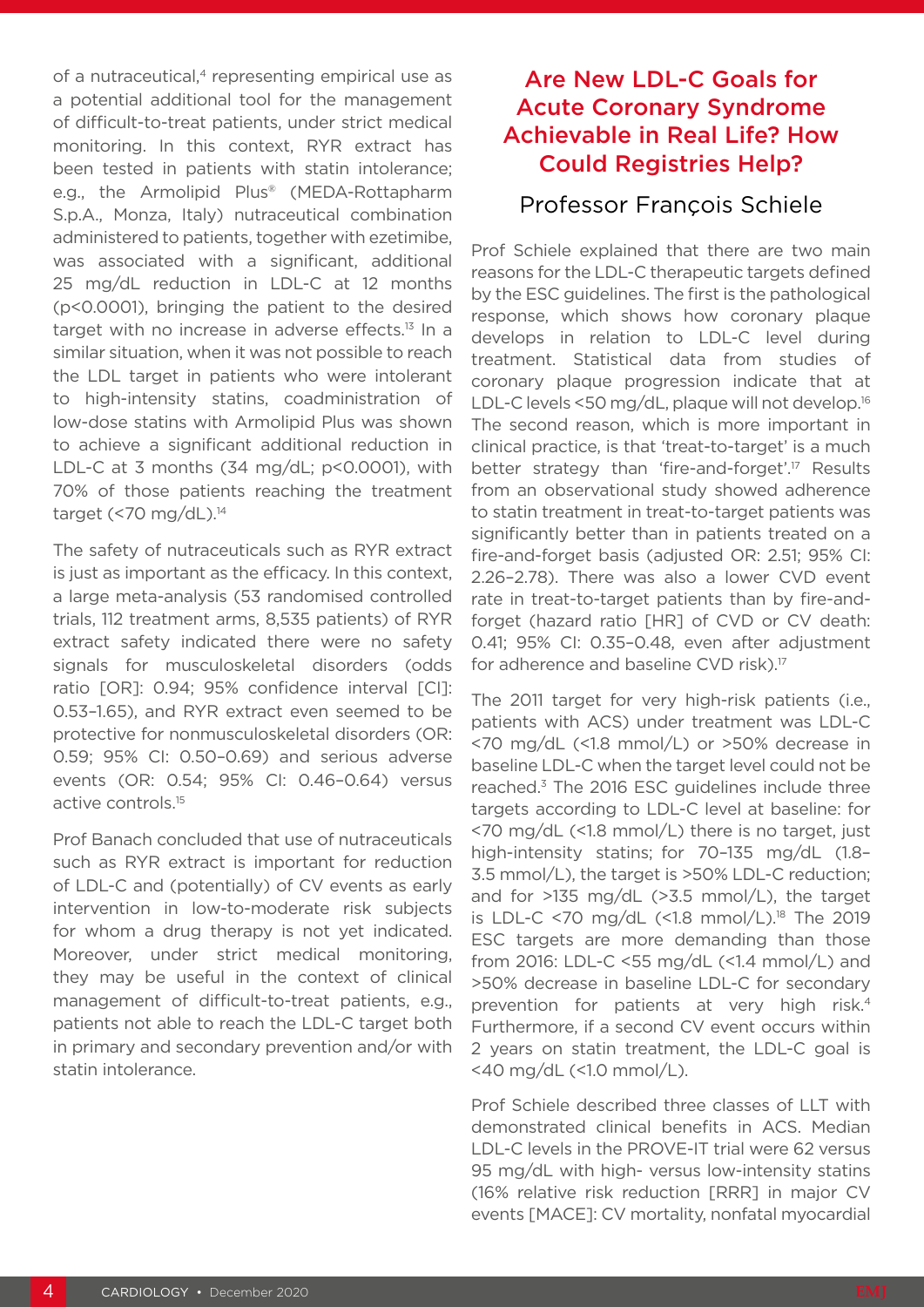infarction, and stroke; p<0.001), with a difference in risk between treatments seen as early as approximately 3 months, indicating the benefit of early use of high-intensity statins irrespective of baseline LDL-C.19 Addition of the cholesterol absorption inhibitor ezetimibe to statin treatment was shown to be clinically beneficial in IMPROVE-IT, in which median LDL-C levels were 54 versus 69 mg/dL for simvastatin plus ezetimibe versus simvastatin alone (6% RRR in MACE; p<0.001).<sup>20</sup> The PCSK9I alirocumab administered with high-intensity statins was associated with mean LDL-C levels at 12 months of 48 mg/dL versus 96 mg/dL with high-intensity statins alone (15% RRR in MACE) in the ODYSSEY OUTCOMES trial.21

How to achieve >50% LDL-C reduction with statins is an important consideration. In the LIPID trial, few of the 3,936 patients on a moderateintensity statin (pravastatin 40 mg/day) achieved >50% LDL-C reduction.22,23 High-intensity statin (rosuvastatin 20 mg/day) in the JUPITER trial was associated with >50% LDL-C reduction in only one-half of the  $7,783$  patients.<sup>22,24</sup> To achieve >50% LDL-C reduction, Prof Schiele explained, a combination of high-intensity statins plus ezetimibe is likely to be needed in ≥50% of patients.

To achieve both components of the LDL-C target (<55 mg/dL and >50% reduction) requires a stepwise strategy for LLT post-ACS: high-intensity statins as soon as possible (plus ezetimibe before discharge when baseline LDL-C >110 mg/dL), then after 4–6 weeks, add ezetimibe and PCSK9I as necessary to achieve the LDL-C target.<sup>4</sup> Longterm effective prevention by LLT requires regular LDL-C monitoring.

Three registries of real-life statin use post-ACS highlight the undertreatment of patients. DYSIS II, an observational study of 3,867 patients with stable coronary heart disease who were hospitalised for an ACS event, showed that the mean ± standard deviation atorvastatinequivalent statins dosage on admission was 23±17 mg/day, which increased to 37±24 mg/ day during the hospital stay, then decreased to 32±21 mg/day at 3 months. 25 Overall, only 18.9% of the ACS cohort had LDL-C <70 mg/dL (2016 target) at 4 months post-ACS, which is far from the new ESC objective. In FAST-MI 2015 (N=4,016), mean admission LDL-C was 119±42 mg/

dL, and mean expected LDL-C at discharge was 84±39 mg/dL for the entire cohort.<sup>26</sup> At discharge, 65% were on high-intensity statins, 2% were on ezetimibe, and only approximately 25% of patients had LDL-C <55 mg/dL. EUROASPIRE V, a cross-sectional survey of 8,261 patients with coronary artery events or interventions, showed that when statins were not given at high intensity at discharge (i.e., no LLT or low-/moderateintensity statins; approximately 50%), an increase in intensity occurred in only 4.6% of patients during follow-up; for high-intensity statins at discharge (approximately 50%), there was a decrease to low-/moderate-intensity in 20% of patients, and only a very low rate of patients post-ACS were at target (males: 32%; females: 23%; <70 mg/dL).27

Prof Schiele emphasised that a change in practice is needed regarding early prescription, optimisation with combination therapy in most cases (preferably before discharge), and maintenance of therapy, noting that adherence is a huge issue in long-term LLT, with predictors of nonadherence including younger age, treatment complexity, smoking, sedentary lifestyle, and depression.21,28-32

Prof Schiele concluded that the new LDL-C goals are challenging, with current treatments (statins, ezetimibe, and PCSK9I) showing clinical benefit. Initial prescription, optimisation of LLT before discharge, and long-term maintenance can be improved to attain LDL-C targets and encourage treatment adherence.

# Fenofibrate and EPA: Are They Equal When It Comes to Hypertriglyceridaemia Management?

#### Doctor Mario Luca Morieri

Dr Morieri explained that LDL-C and nonhigh-density lipoprotein-cholesterol (non-HDL-C; calculated by total-C minus HDL-C, and corresponding to LDL-C plus remnant-C) are usually highly correlated; however, in the presence of hypertriglyceridaemia there is less correlation (as TG increase, so does remnant-C but not LDL-C).<sup>33</sup> TG are not a target for CVD prevention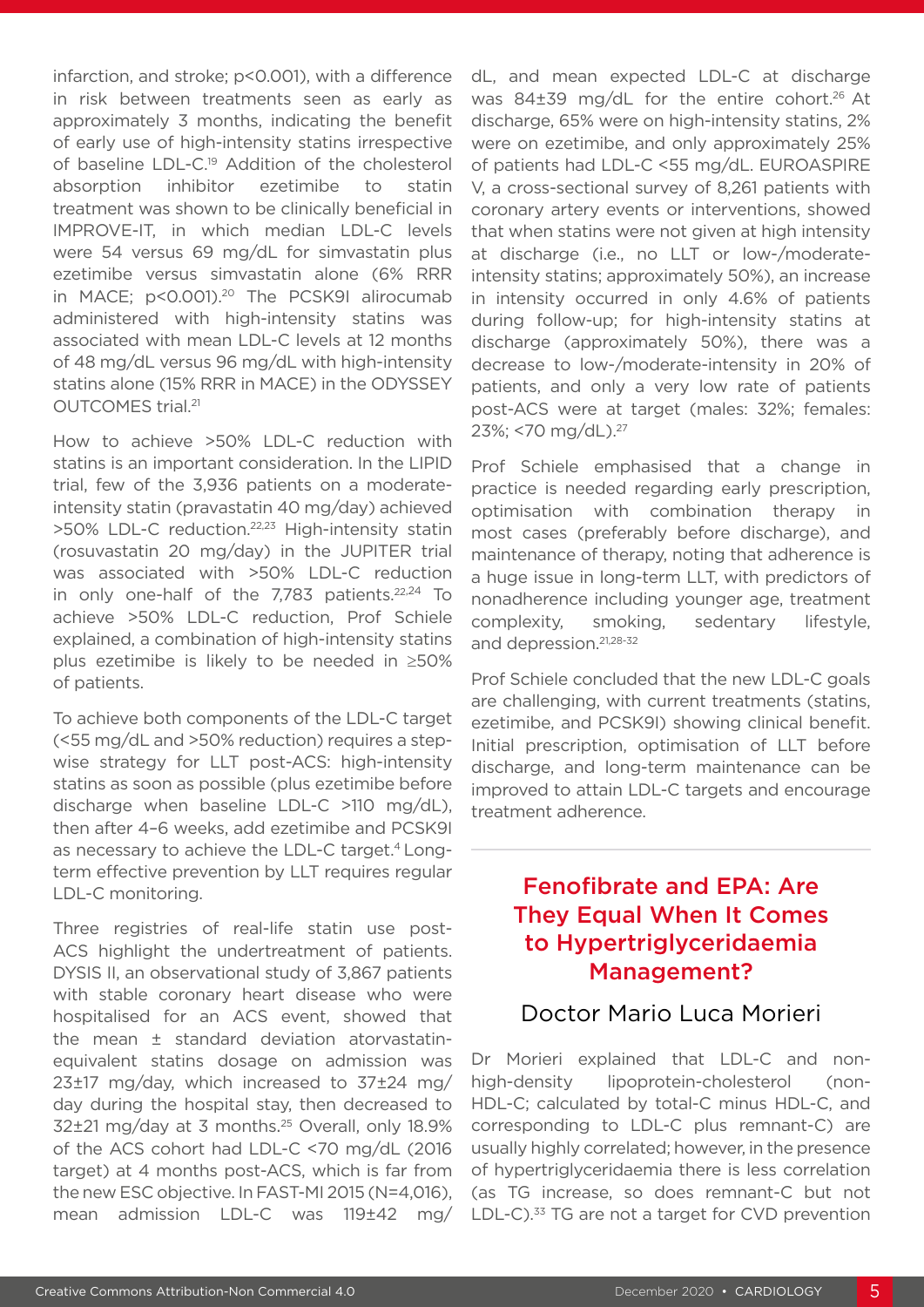in the ESC guidelines but it is important to identify hypertriglyceridaemia because TG are a marker of remnant cholesterol (very-LDL-C plus intermediate-density lipoprotein-cholesterol) and TG-rich lipoprotein concentrations. Experimental models and epidemiologic and genetic studies support the causal link between TG-rich lipoproteins and their remnants, as well as CVD.<sup>34</sup>

The first goal for CVD prevention when treating atherogenic dyslipidaemia (AD) is to stratify patients according to CV risk and to identify the LDL-C target. For each LDL-C target there is also a non-HDL-C target (LDL-C plus 30 mg/dL [plus 0.8 mmol/L]); therefore, if the patient is not on LDL-C target, they are also not on non-HDL-C target. Considering the non-HDL-C target (as LDL-C plus remnant-C) and the fixed ratio between TG and cholesterol in very-LDL-C, a patient on LDL-C target who has mild hypertriglyceridaemia (TG >150 mg/dL) will have a remnant-C >30 mg/dL and is likely not on non-HDL-C CVD prevention targets.

LDL-C-lowering and TG-lowering approaches differ, with the latter requiring a precision medicine approach. For patients at high CV risk, the approach for all patients is LDL-C-lowering (treat-to-target with statins, ezetimibe, and PCSK9I). In contrast, the TG-lowering approach requires identification of patients who will benefit from treatment (fenofibrate or EPA).

Fenofibrate is an agonist of peroxisome proliferator-activated receptor (PPAR)α, which decreases TG, increases HDL-C, increases LDL size (making it less atherogenic), and reduces inflammation.35

In the ACCORD-Lipid trial, 5,518 patients with Type 2 diabetes mellitus (T2DM) at high CV risk were randomised to statins and either fenofibrate or placebo.<sup>36</sup> There was a reduction in TG and increase in HDL-C with fenofibrate compared to placebo; however, the trial did not achieve the primary outcome of reduction in MACE (CV mortality, nonfatal myocardial infarction, and stroke), in the overall population (HR: 0.92; 95% CI: 0.79–1.08; p=0.32).36

Meta-analysis of results from ACCORD-Lipid and other clinical trials in fibrates showed a 10% reduction in risk of MACE (relative risk: 0.90; 95% CI: 0.82-1.00;  $p=0.048$ ) in unselected patients. $37$ In contrast, in patients with AD (low HDL-C and high TG), fibrates were associated with a 35% RRR of MACE (95% CI: 22–46%), 38 which matched observations in patients with AD in ACCORD-Lipid who received fenofibrate with a statin (RRR: 31%; p=0.032).

Further evidence of the effectiveness of fenofibrate in preventing CVD events is provided by the ACCORDION trial, a long-term follow-up to ACCORD.<sup>39</sup> Although only 4.3% of patients continued previously allocated fenofibrate in the follow-up period in ACCORDION, the benefit of adding fenofibrate to statins in patients with AD (TG >204 mg/dL, HDL-C <34 mg/dL) was confirmed after 9.7 years (combined treatment plus follow-up: 4.7 plus 5.0 years), with a 27% RRR of MACE (95% CI: 5–44%).

Evidence of fenofibrate CV effectiveness has also been derived from real-world studies, such as ECLIPSE-REAL, in which fenofibrate plus statin was associated with 26% RRR of MACE in patients with metabolic syndrome at approximately 2.5 years' follow-up.40

EPA and docosahexaenoic acid (DHA) are verylong-chain omega-3 fatty acids that activate PPAR, mainly target TG, and are effective only at high doses (>2 g/day EPA/DHA; 4 g/day EPA). Meta-analyses of EPA/DHA in 77,917 patients of mixed CVD history and statin background showed no clear benefit on MACE in this unselected population (RR: 0.97; 95% CI:  $0.93-1.01$ ;  $p=0.10$ ).<sup>41</sup> However, in a selected population of 8,179 patients with CVD or T2DM and hypertriglyceridaemia (TG >150–200 mg/ dL) on statins in the REDUCE-IT trial, high-dose EPA (icosapent ethyl 4 g/day) showed benefit of MACE compared to placebo (HR: 0.74; 95% CI: 0.65-0.83; p<0.001).<sup>42</sup>

In REDUCE-IT, beneficial CV effects of EPA were equivalent, regardless of baseline TG level, and patients achieved target TG levels during the study.42 Patients with AD had greater benefit from EPA than those without AD; however, this was not explainable by considering only the lipid profile. Dr Morieri suggested that antiinflammatory and antiplatelet actions of EPA may have contributed to this increased benefit.

Meta-regression exploring the role of achieved lipid concentration on the effectiveness of fibrates indicated CV efficacy is proportional to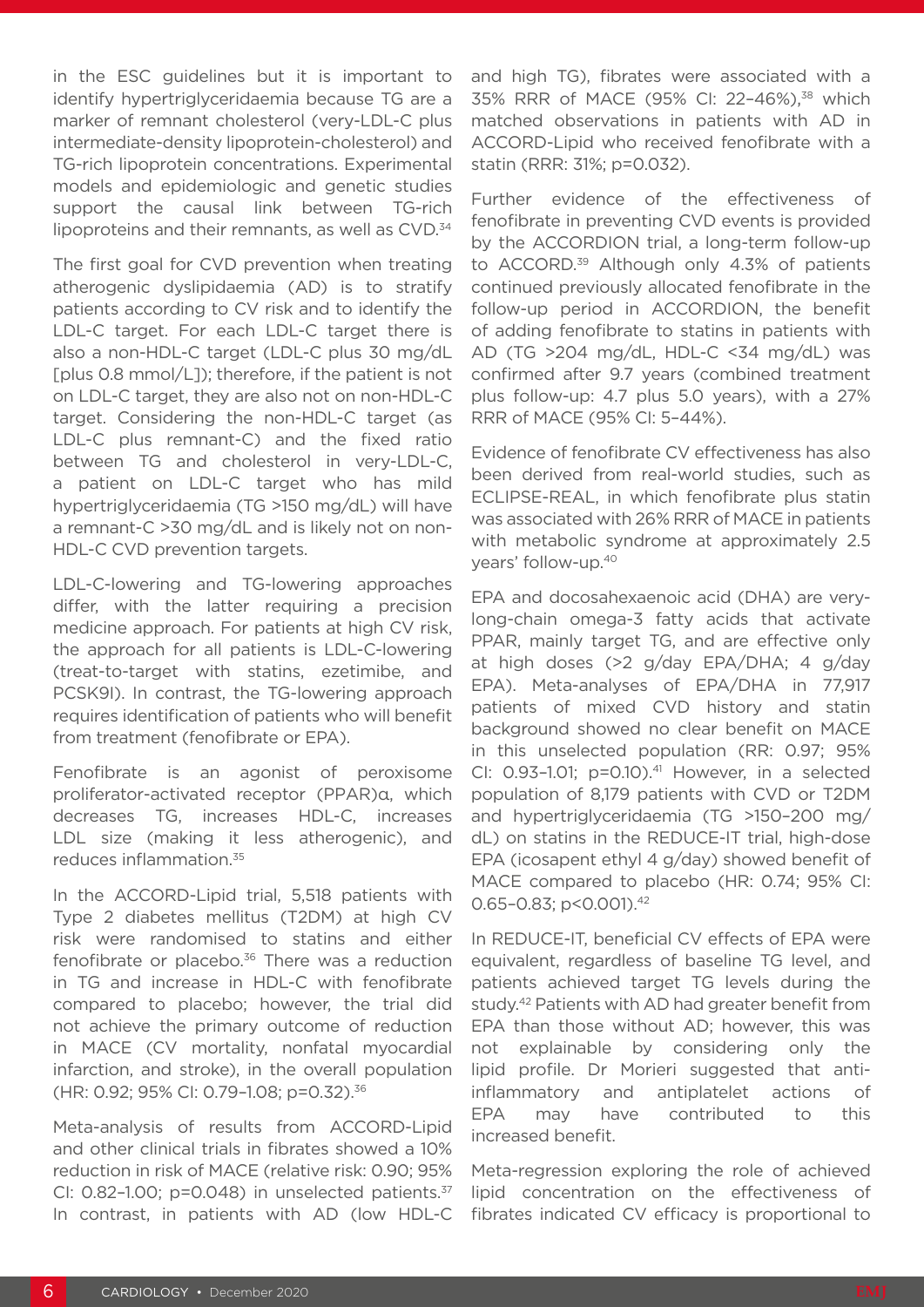TG reduction; however, this reduction only partly explains fibrate CV effectiveness.<sup>37,43</sup> Dr Morieri postulated that the anti-inflammatory effect of fenofibrate might also be involved. Fenofibrate also reduces progression of albuminuria associated with T2DM by 14% (95% CI: 2–25%) and diabetic retinopathy by 37% (95% CI: 19– 51%), independently of lipid response.<sup>37,43</sup>

Dr Morieri described a pharmacogenetic approach to identify patients with T2DM who carry a genetic variant associated with better CV response to fenofibrate even in the absence of AD. This approach focussed on the *PPARA* gene, which codes for the pharmacological target of fibrates, PPARα.<sup>35</sup> Data from ACCORD-Lipid<sup>36</sup> were used to identify a common variant at the PPARα locus (rs6008845, C/T) that identifies patients who benefit from fenofibrate in terms of reduced MACE.<sup>44</sup> T/T homozygotes (36% of participants) experienced a 51% MACE reduction in response to fenofibrate (HR: 0.49; 95%: CI 0.34–0.72), whereas no benefit was observed for other genotypes. Interestingly, among patients with AD, fenofibrate's beneficial effect on CVD was observed across all genotypes. Moreover, among patients without AD, i.e., those who did not derive CVD reduction with fenofibrate, the presence of the T/T genotype induced a nearly 50% reduction in MACE.<sup>44</sup> Thus, genotypes may identify patients who derive CV benefit from fenofibrate that goes beyond the induced changes in lipid profile; however, this needs replication and validation before reaching clinical practice.

Dr Morieri concluded that a comprehensive CVD prevention approach should include evaluation of hypertriglyceridaemia. Fenofibrate and EPA reduce CVD events in selected populations, with patients with AD identified as benefitting from these therapies. A precision medicine approach can be used to identify patients who may have a relevant reduction in CVD risk with TGlowering therapy and, for fenofibrate, this may include pharmacogenetics.

#### References

- 1. Ray KK et al. EU-wide crosssectional observational study of lipid-modifying therapy use in secondary and primary care: the DA VINCI study. Eur J Prevent Cardiol. 2020;DOI:10.1093/eurjpc/zwaa047.
- 2. Chowdhury R et al. Adherence to cardiovascular therapy: a meta-analysis of prevalence and clinical consequences. Eur Heart J. 2013;34(38):2940-8.
- 3. Reiner Ž et al. ESC/EAS Guidelines for the management of dyslipidaemias: The Task Force for the management of dyslipidaemias of the European Society of Cardiology (ESC) and the European Atherosclerosis Society (EAS). Eur Heart J. 2011;32(14):1769-818.
- 4. Mach F et al.; ESC Scientific Document Group. 2019 ESC/EAS Guidelines for the management of dyslipidaemias: lipid modification to reduce cardiovascular risk. Eur Heart J. 2020;41(1):111-88.
- 5. Ference BA et al. Low-density lipoproteins cause atherosclerotic cardiovascular disease. 1. Evidence from genetic, epidemiologic, and clinical studies. A consensus statement from the European Atherosclerosis Society Consensus Panel. Eur Heart J. 2017;38(32):2459- 72.
- 6. Penson P et al. LDL-C: lower is better

for longer - even at low risk. BMC Med. 2020;18(1):320.

- 7. Cicero AFG et al. Lipid-lowering nutraceuticals in clinical practice: position paper from an international lipid expert panel. Nutr Rev. 2017;75(9):731-67.
- 8. Morze J et al. A network metaanalysis on the comparative efficacy of nutraceuticals on lipid profile. Circulation. 2019;140(Suppl 1):A13360.
- 9. Zhao SP et al. Xuezhikang, an extract of cholestin, protects endothelial function through anti-inflammatory and lipid-lowering mechanisms in patients with coronary heart disease. Circulation. 2004;110(8):915-20.
- 10. Pirro M et al. Effects of a nutraceutical combination on lipids, inflammation and endothelial integrity in patients with subclinical inflammation: a randomized clinical trial. Sci Rep. 2016;6:23587.
- 11. Lu Z et al. Effect of xuezhikang, an extract from red yeast Chinese rice, on coronary events in a Chinese population with previous myocardial infarction. Am J Cardiol. 2008;101(12):1689-93.
- 12. Banach M et al. The role of nutraceuticals in statin intolerant patients. J Am Coll Cardiol. 2018;72(1):96-118.
- 13. Marazzi G et al. Usefulness of

nutraceuticals (armolipid plus) versus ezetimibe and combination in statinintolerant patients with dyslipidemia with coronary heart disease. Am J Cardiol. 2015;116(12):1798-801.

- 14. Marazzi G et al. Comparison of low-dose statin versus low-dose statin + armolipid plus in highintensity statin-intolerant patients with a previous coronary event and percutaneous coronary intervention (ADHERENCE Trial). Am J Cardiol. 2017;120(6):893-7.
- 15. Fogacci F et al. Safety of red yeast rice supplementation: a systematic review and meta analysis of randomized controlled trials. Pharmacol Res. 2019;143:1-16.
- 16. Nicholls SJ et al. Statins, highdensity lipoprotein cholesterol, and regression of coronary atherosclerosis. JAMA. 2007;297(5):499-508.
- 17. Wei L et al. Effectiveness of two statin prescribing strategies with respect to adherence and cardiovascular outcomes: observational study. Pharmacoepidemiol Drug Saf. 2007;16(4):385-92.
- 18. Catapano AL et al. 2016 ESC/EAS guidelines for the management of dyslipidaemias. Eur Heart J. 2016;37(39):2999-3058.
- 19. Cannon CP et al. Intensive versus moderate lipid lowering with statins